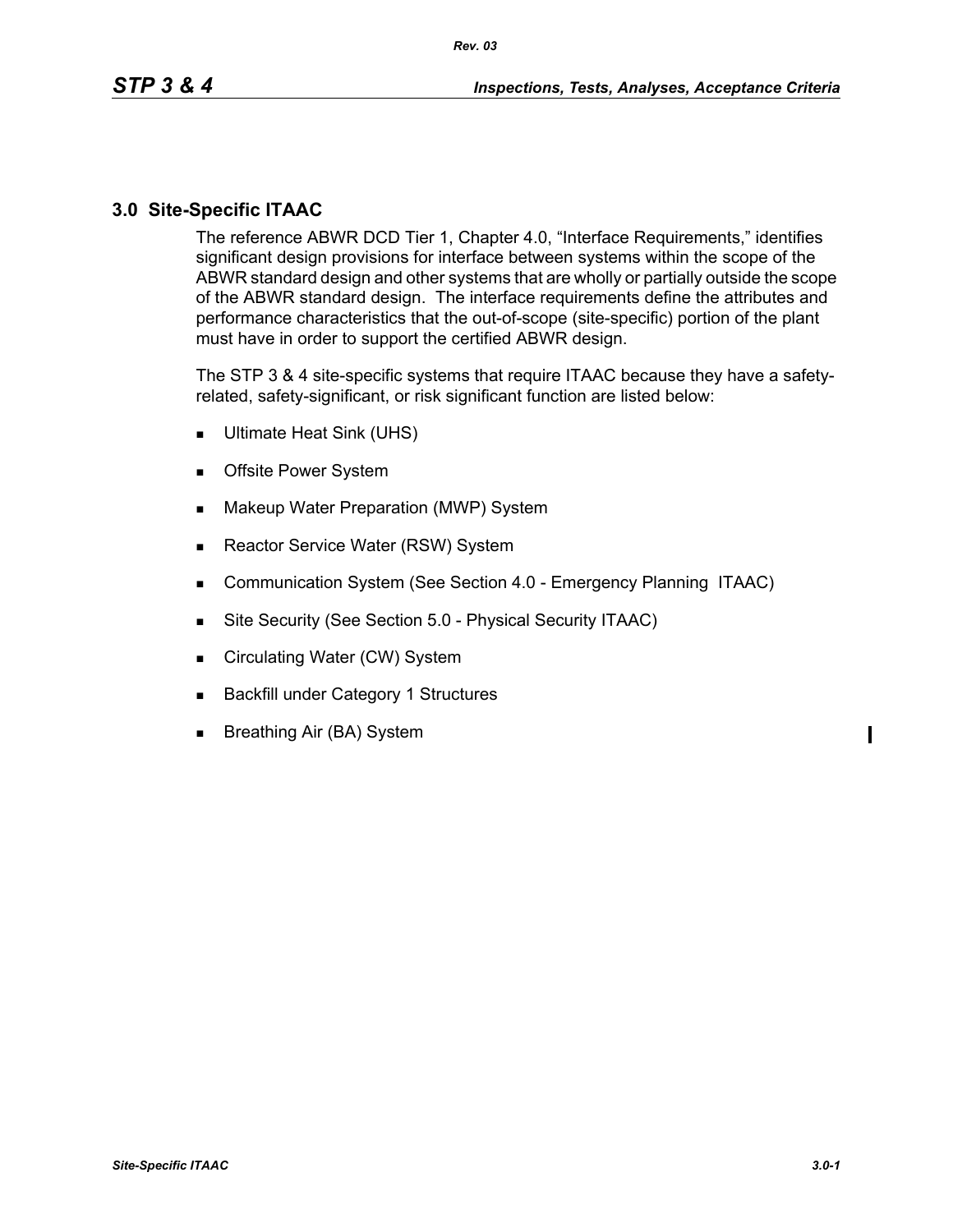|  | Table 3.0-1 Ultimate Heat Sink (UHS) |  |
|--|--------------------------------------|--|
|--|--------------------------------------|--|

*Rev. 03*

| <b>Design Requirement</b>              | <b>Inspections, Tests, Analyses</b>  | <b>Acceptance Criteria</b>           |
|----------------------------------------|--------------------------------------|--------------------------------------|
| 1. The basic configuration of the      | 1. Inspections of the as-built       | 1. The as-built UHS conforms with    |
| UHS is as shown on Figure 3.0-1.       | system will be conducted.            | the basic configuration shown on     |
|                                        |                                      | Figure 3.0-1.                        |
| 2.(a) The UHS has sufficient           | 2.(a) Inspections of the-            | 2.(a) The RSW pump suction lines     |
| cooling water to supply the RSW        | configuration of the UHS will be-    | are at Elev. 3.35 m MSL at the       |
| system for normal plant operation      | performed. An analysis will be       | UHS basin wall-A report exists       |
| and to permit safe shutdown and        | performed which shows that the       | which concludes that the UHS is      |
| cooldown of the plant and              | UHS has sufficient volume and        | capable of supplying the RSW         |
| maintain the plant in a safe           | surface area to meet the cooling     | system for normal plant operation    |
| shutdown condition for for at least    | requirements to permit cooldown      | and permit safe shutdown and         |
| 30 days following a design-basis       | and maintain the plant in a safe     | cooldown of the plant and            |
| events without makeup water to         | shutdown condition for at least 30   | maintain the plant in safe           |
| the UHS. The water level at the        | days following design basis          | shutdown condition without           |
| end of the 30-day period must still    | accidents without any makeup         | makeup for 30 days following a       |
| be adequate to provide the             | water to the UHS. The analysis       | design basis accident.               |
| required suction head to the RSW       | will also show that there is         |                                      |
| pumps when operating at their          | sufficient water level at the end of |                                      |
| design flow rate.                      | the 30 days to provide adequate      |                                      |
|                                        | suction head to the RSW pumps        |                                      |
|                                        | when operating at their design       |                                      |
|                                        | flow rate.                           |                                      |
| 2.(b) Makeup water to the UHS-         | 2.(b) An analysis will be performed  | 2.(b)(i) The minimum surface area    |
| shall not be required for at least 30- | of the need for makeup water for-    | and capacity of the UHS above        |
| days following a design basis-         | the UHS-Inspections will be          | the suction lines are 34,240         |
| accident.                              | performed of the UHS                 | square feet and 2,165,500 cubic      |
|                                        | configuration.                       | feet, respectively at the UHS basin  |
|                                        |                                      | low-low level.                       |
|                                        |                                      | 2.(b)(ii) A report exists that       |
|                                        |                                      | concludes the UHS is able to         |
|                                        |                                      | perform its safety-related function- |
|                                        |                                      | without makeup water for 30 days     |
|                                        |                                      | following a design basis             |
|                                        |                                      | accident. The RSW pump suction       |
|                                        |                                      | lines are at Elev. 3.35m MSL at      |
|                                        |                                      | the UHS basin wall.                  |
| 3.(a) Active safety-related SSCs       | 3.(a) Test will be performed on the  | 3.(a) The test signal exists in only |
| within the UHS shall have three        | UHS system by providing a test       | the Class 1E division under test in  |
| divisions powered by their             | signal to only one Class 1E          | the UHS system.                      |
| respective Class 1E divisions.         | division at a time.                  |                                      |
| 3.(b) Each division shall be           | 3.(b) Inspections of the as-built    | 3.(b) Each mechanical division of    |
| physically separated.                  | UHS mechanical configuration         | the UHS is physically separated      |
|                                        | shall be performed.                  | from other mechanical divisions of   |
|                                        |                                      | the UHS system by structural         |
|                                        |                                      | and/or fire barriers.                |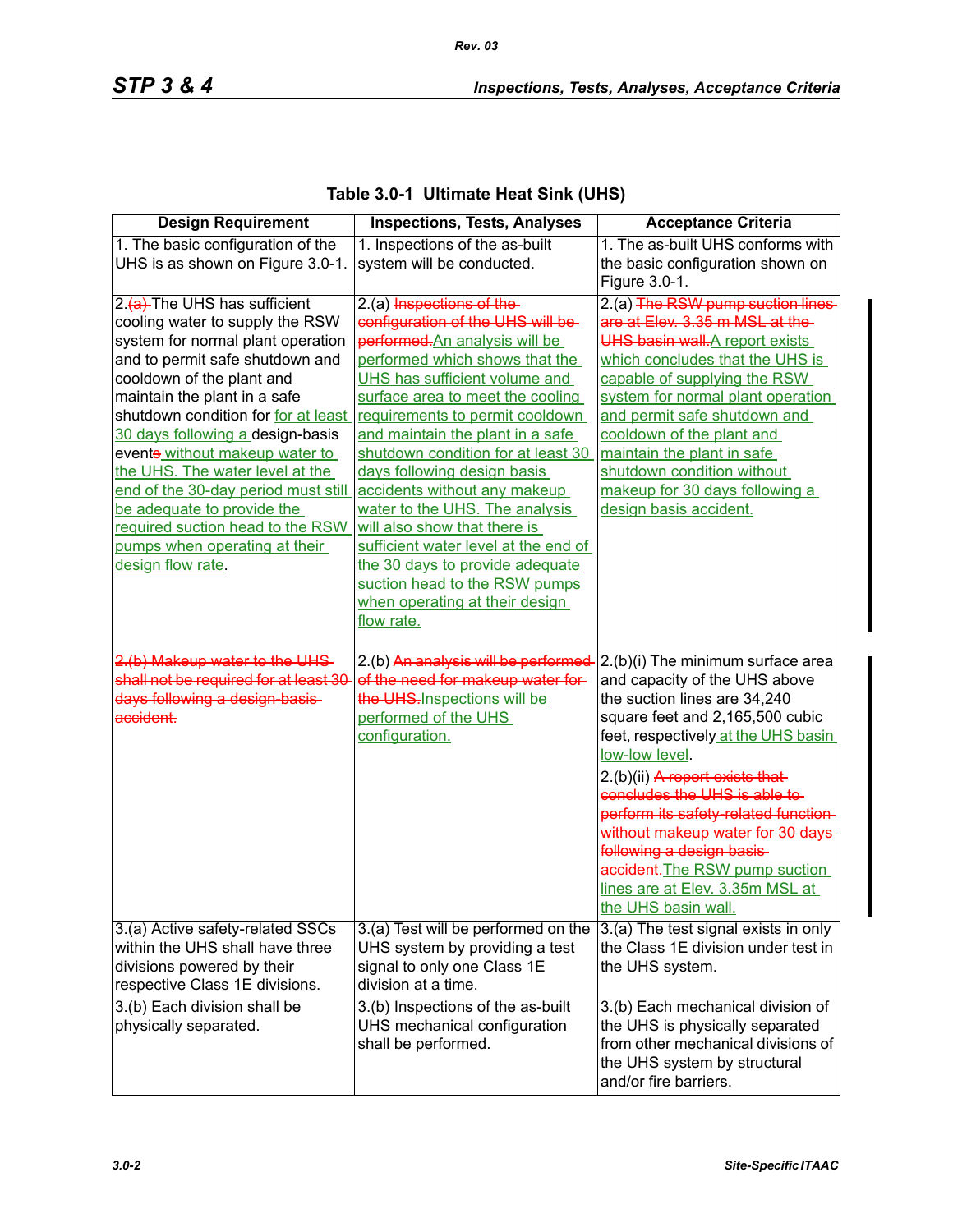| <b>Design Requirement</b>                                                                                                                                                                       | <b>Inspections, Tests, Analyses</b>                                                                                      | <b>Acceptance Criteria</b>                                                                                                                                                                                                                                    |
|-------------------------------------------------------------------------------------------------------------------------------------------------------------------------------------------------|--------------------------------------------------------------------------------------------------------------------------|---------------------------------------------------------------------------------------------------------------------------------------------------------------------------------------------------------------------------------------------------------------|
| 3.(c) Each division shall be<br>electrically independent of the<br>other divisions and independent of<br>non-Class 1E.                                                                          | 3.(c) Inspections of the as-built<br>UHS electrical system<br>components shall be performed.                             | 3.(c) Electrical isolation exists<br>between Class 1E divisions, and<br>between Class 1E divisions and<br>non-Class 1E-equipment.                                                                                                                             |
| 4. Displays, alarms, and controls<br>in the main control room and<br>remote shutdown system (RSS)<br>are provided for required functions<br>efwater level and temperature of<br>the UHS system. | 4. Inspections will be performed<br>on the main control room and RSS<br>displays and controls for the UHS<br>system.     | 4. Displays, alarms, and controls<br>exist in the main control room and<br>RSS and as shown on Figure 9.3<br>1 3.0 1 Figure 3.0-1 for water level<br>and temperature monitoring, with<br>controls in the RSS for<br>components required for UHS<br>operation. |
| 5. The UHS is able to withstand<br>the structural design-basis loads.                                                                                                                           | 5. A structural analysis will be<br>performed that reconciles the as-<br>built data with the structural<br>design-basis. | 5. A structural analysis report<br>exists which concludes that the<br>as-built UHS is able to withstand<br>the structural design-basis loads.                                                                                                                 |

#### **Table 3.0-1 Ultimate Heat Sink (UHS)**

# **Table 3.0-2 Offsite Power System**

| <b>Design Requirement</b>                                                                                                          | <b>Inspections, Tests, Analyses</b>                                                                                                                                                                                                                               | <b>Acceptance Criteria</b>                                                                                                                                                                                                                                                                                                                                               |
|------------------------------------------------------------------------------------------------------------------------------------|-------------------------------------------------------------------------------------------------------------------------------------------------------------------------------------------------------------------------------------------------------------------|--------------------------------------------------------------------------------------------------------------------------------------------------------------------------------------------------------------------------------------------------------------------------------------------------------------------------------------------------------------------------|
| 1. There is redundancy and independence<br>in the offsite power system.                                                            | 1.(a) Inspections of the as-built offsite<br>power supply transmission system<br>will be performed.<br>1.(b) Tests of the as-built offsite power<br>system will be conducted by providing<br>a test signal in only one offsite power<br>circuit/system at a time. | 1.(a)(i) Two or more offsite transmission<br>circuits exist.<br>(ii) The offsite transmission circuits<br>are separated by a minimum distance of 50<br>feet (15.24 meters).<br>(iii) The offsite transmission lines do not<br>have a common takeoff structure or<br>use a common structure for support.<br>1.(b) A test signal exists in only the circuit<br>under test. |
| 2. Site loads are protected from offsite<br>voltage variations during steady-state<br>operation.                                   | 2. Analyses of the transmission network<br>(TN) voltage variability and steady-<br>state load requirements for as-built<br>SSCs will be performed.                                                                                                                | 2. A report exists which concludes that<br>voltage variations of the offsite TN<br>during steady-state operation will not<br>cause voltage variations at the loads<br>of more than plus or minus 10% of the<br>loads nominal ratings.                                                                                                                                    |
| 3. Site loads are protected from offsite<br>frequency variations.                                                                  | 3. Analyses of as-built site loads on the TN<br>and TN frequency variability during<br>normal steady-state conditions and<br>periods of instability will be<br>performed.                                                                                         | 3. A report exists which concludes that the<br>normal steady-state frequency of the<br>offsite TN will be within plus or minus<br>2 hertz of 60 hertz during recoverable<br>periods of system instability.                                                                                                                                                               |
| 4. The offsite power system is adequately<br>sized to supply necessary load<br>requirements, during all design<br>operating modes. | 4. Analyses of the as-built 1E divisions and<br>non-Class 1E load groups will be<br>performed to determine their load<br>requirements during all design<br>operating modes.                                                                                       | 4. A report exists which concludes that the<br>offsite transmission circuits from the<br>TN through and including the main<br>step-up power transformers and RATs<br>are sized to supply their load<br>requirements, during all design<br>operating modes, of their respective<br>Class 1E divisions and non-Class 1E<br>load groups.                                    |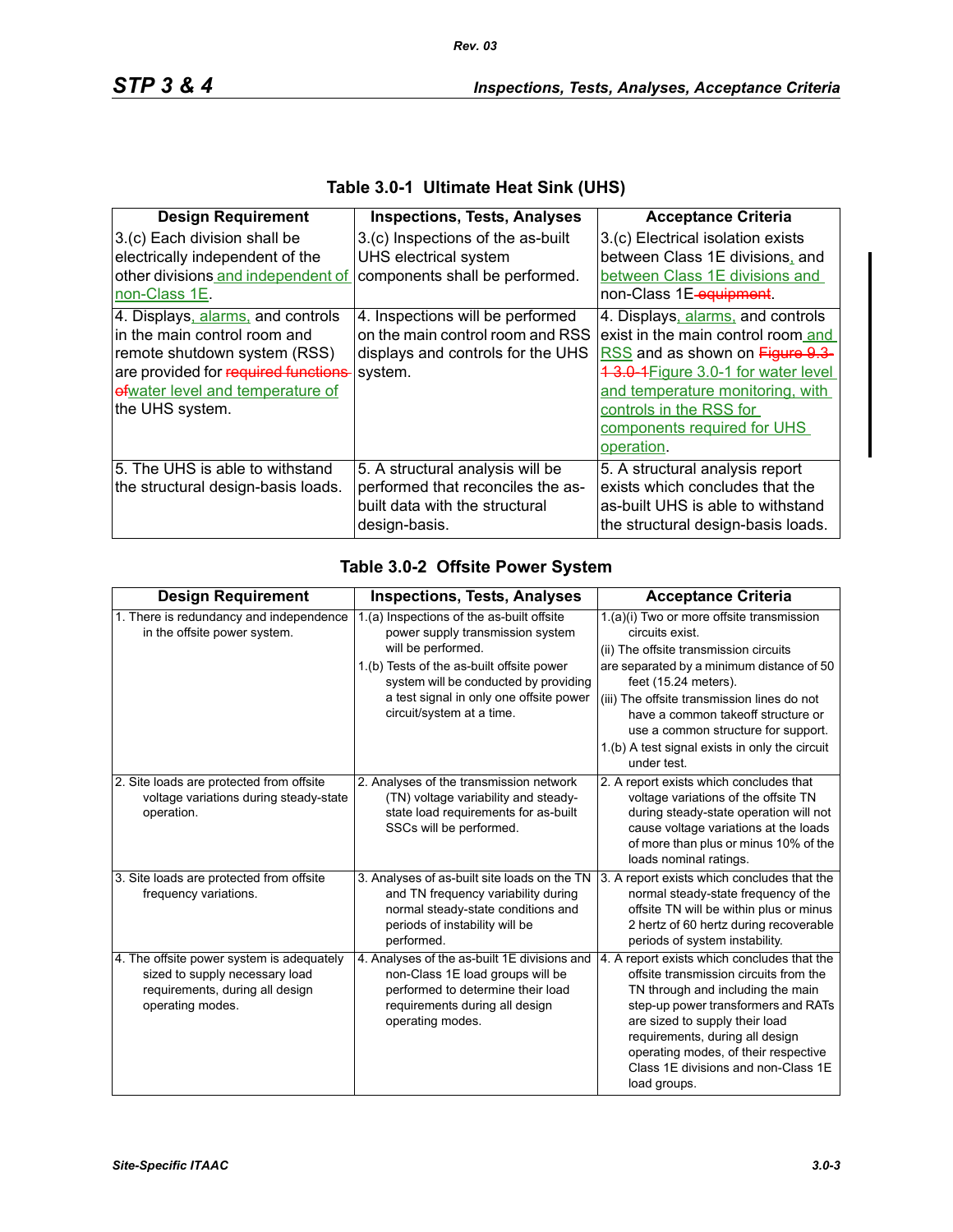| <b>Design Requirement</b>                                                                                                                                      | <b>Inspections, Tests, Analyses</b>                                                                                                                                                      | <b>Acceptance Criteria</b>                                                                                                                                                                              |
|----------------------------------------------------------------------------------------------------------------------------------------------------------------|------------------------------------------------------------------------------------------------------------------------------------------------------------------------------------------|---------------------------------------------------------------------------------------------------------------------------------------------------------------------------------------------------------|
| 5. The impedance of the offsite power<br>system shall be compatible with the<br>interrupting capability of the plants<br>circuit interrupting devices.         | 5. Analyses of the impedance of the as-<br>built main step-up transformer and<br>RATs will be performed.                                                                                 | 5. A report exists which concludes that the<br>impedance of the main step-up<br>transformer and RATs are compatible<br>with the interrupting capability of the<br>plant's circuit interrupting devices. |
| 6. The offsite transmission power,<br>instrumentation and control circuits for<br>the preferred power are independent<br>from the alternate power.             | 6. Tests of the as-built offsite power,<br>instrumentation, and control system<br>will be conducted by providing a test<br>signal in only one offsite power<br>circuit/system at a time. | 6. A test signal exists in only the circuit<br>under test.                                                                                                                                              |
| 7. Instrumentation and control system<br>loads shall be compatible with the<br>capacity and capability design<br>requirements of the switchyard DC<br>systems. | 7. Analyses of offsite power control system<br>and instrumentation loads shall be<br>conducted.                                                                                          | 7. A report exists which concludes that the<br>offsite power control system and<br>instrumentation loads are compatible<br>with the capacity and capability of the<br>switchyard DC systems.            |

# **Table 3.0-2 Offsite Power System**

| Table 3.0-3 Makeup Water Preparation System (MWP) |  |  |  |
|---------------------------------------------------|--|--|--|
|                                                   |  |  |  |

| <b>Design Requirement</b>        | <b>Inspections, Tests, Analyses</b> | <b>Acceptance Criteria</b>                    |
|----------------------------------|-------------------------------------|-----------------------------------------------|
| 1. The Makeup Water Preparation  | 1. Inspections of the MWP system    | 1.(a) The MWP has two divisions               |
| (MWP) System provides sufficient | will be performed.                  | capable of producing at least 90-             |
| flow rate, temperature, and      |                                     | m <sup>3</sup> /h of demineralized water-     |
| demineralized water storage      |                                     | each.                                         |
| capacity quantity and quality to |                                     | 1.(b) Storage of demineralized                |
| meet plant demands during        |                                     | water shall be at least 5320 m <sup>3</sup> . |
| normal operations.               |                                     | 1.(c) Demineralized water shall be            |
|                                  |                                     | provided at a minimum flow rate-              |
|                                  |                                     | of approximately 135m <sup>3</sup> /hr at a   |
|                                  |                                     | temperature between 10°C to-                  |
|                                  |                                     | 38°C.                                         |
|                                  |                                     | 1. The MWP System provides                    |
|                                  |                                     | sufficient quantity and quality to            |
|                                  |                                     | meet plant demands during                     |
|                                  |                                     | normal operation.                             |
|                                  |                                     | a. The MWP has two divisions                  |
|                                  |                                     | capable of producing at least 90              |
|                                  |                                     | m <sup>3</sup> /h of demineralized water      |
|                                  |                                     | each. (In two-pass series                     |
|                                  |                                     | configuration, the divisions are              |
|                                  |                                     | rated at $45m^3/h$ each to satisfy            |
|                                  |                                     | the demands for each unit.)                   |
|                                  |                                     | b. Storage of demineralized                   |
|                                  |                                     | water shall be at least $5320 \text{ m}^3$ .  |
|                                  |                                     | c. Demineralized water shall be               |
|                                  |                                     | provided at a minimum flow rate               |
|                                  |                                     | of approximately 135 m <sup>3</sup> /h per    |
|                                  |                                     | unit at a temperature between                 |
|                                  |                                     | 10°C to 38°C for short                        |
|                                  |                                     | durations.                                    |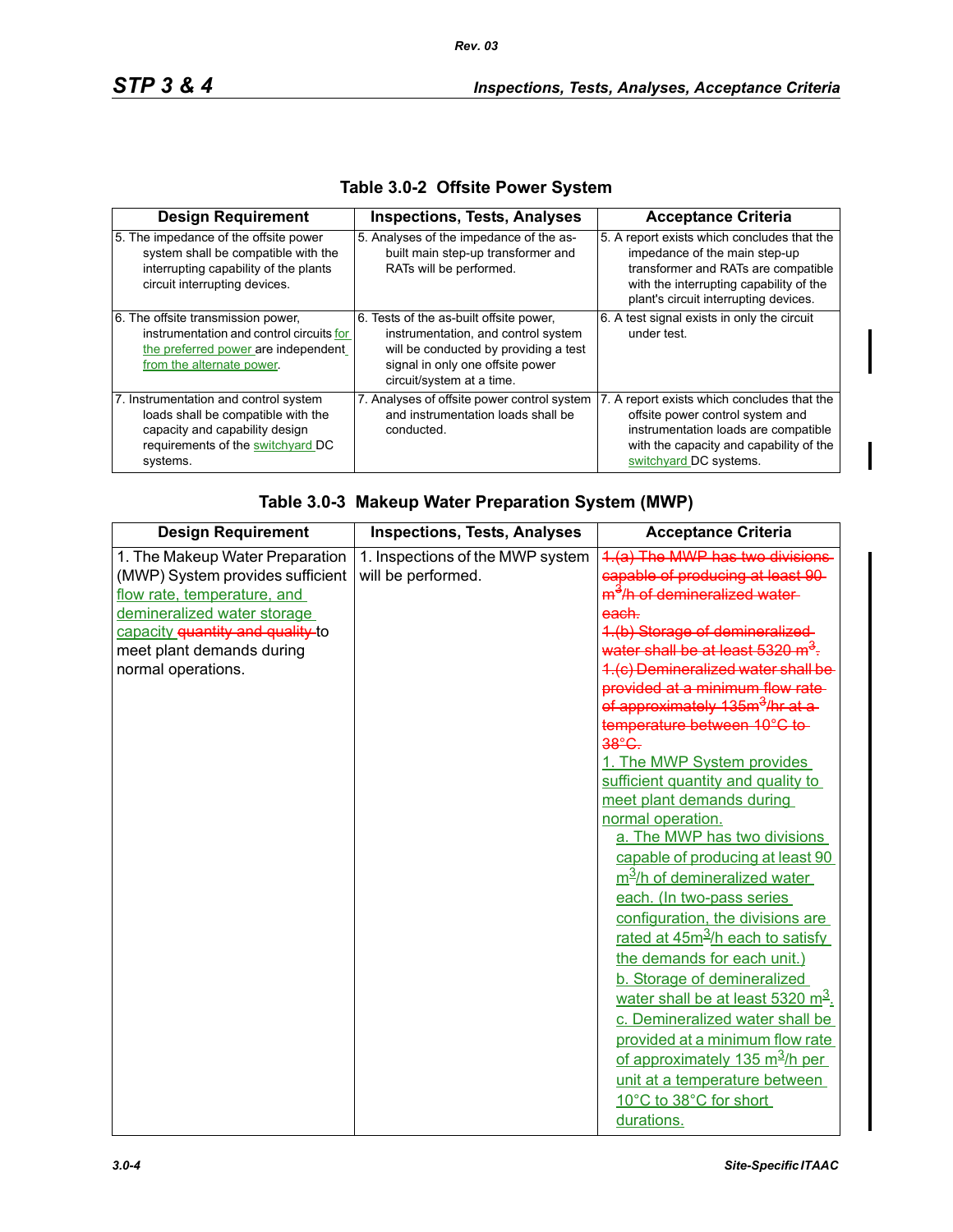### **Table 3.0-4 Potable and Sanitary Water System**

*Rev. 03*

| <b>Design Requirement</b> | <b>Inspections, Tests, Analyses</b> | <b>Acceptance Criteria</b> |
|---------------------------|-------------------------------------|----------------------------|
| No entry for this system. |                                     |                            |

| <b>Design Requirement</b>                                                                                                                                         | <b>Inspections, Tests, Analyses</b>                                                                                              | <b>Acceptance Criteria</b>                                                                                                                                                                         |
|-------------------------------------------------------------------------------------------------------------------------------------------------------------------|----------------------------------------------------------------------------------------------------------------------------------|----------------------------------------------------------------------------------------------------------------------------------------------------------------------------------------------------|
| 1. The basic configuration of the<br>site-specific RSW is as shown on<br>Figure 9.3-13.0-1.                                                                       | 1. Inspections of the as-built<br>system will be conducted.                                                                      | 1. The as-built RSW conforms<br>with the basic configuration shown<br>on Figure 9.3-13.0-1.                                                                                                        |
| 2. Each division is sized to prevent<br>flooding greater than 5 meters<br>above the floor level in each RCW<br>heat exchanger room.                               | 2.(a) Tests of the RSW water level<br>switches will be performed using<br>simulated signals.                                     | 2.(a) Upon receipt of the simulated<br>signal, the level switches actuate<br>which close the valves and stop<br>the pumps.                                                                         |
|                                                                                                                                                                   | 2.(b) An analysis of the flooding of<br>each RSW division will be<br>performed.                                                  | 2.(b) A report exists which<br>concludes the internal flooding will<br>not exceed 5 meters in each RCW<br>heat exchanger room.                                                                     |
| 3.(a) Active safety-related SSCs<br>within the RSW shall have three<br>divisions powered by their<br>respective Class 1E divisions.                               | 3.(a) Test will be performed on the<br>RSW system by providing a test<br>signal to only one Class 1E<br>division at a time.      | 3.(a) The test signal exists in only<br>the Class 1E division under test in<br>the RSW system.                                                                                                     |
| 3.(b) Each division shall be<br>physically separated.                                                                                                             | 3.(b) Inspections of the as-built<br>RSW mechanical configuration<br>shall be performed.                                         | 3.(b) Each mechanical division of<br>the RSW system is physically<br>separated from other mechanical<br>divisions of the RSW system by a<br>structural boundary with a three-<br>hour fire rating. |
| 3.(c) Each division shall be<br>electrically independent of the<br>other divisions.                                                                               | 3.(c) Inspections of the as-built<br>RSW electrical system<br>components shall be performed.                                     | 3.(c) Electrical isolation exists<br>between Class 1E divisions.                                                                                                                                   |
| 3.(d) Each division shall be<br>capable of removing the design<br>basis heat load of the RSW heat<br>exchangers in that division.                                 | 3.(d) An analysis will be performed<br>of the heat removal capability of<br>each RSW division.                                   | 3.(d) A report exists which<br>concludes that each RSW division<br>can remove the design basis heat<br>load as specified in Section 2.11.3<br>of Tier 1 of the reference ABWR<br>DCD.              |
| 3.(e) Interdivisional flood control<br>shall be provided to preclude<br>flooding in more than one division.                                                       | 3.(e) An inspection will be<br>performed of the structural<br>features separating the RSW<br>divisions.                          | 3.(e) The RSW divisions are<br>separated by walls and water-tight<br>doors.                                                                                                                        |
| 4. On a LOCA and/or LOPP<br>signal, any closed valves for<br>standby heat exchangers are<br>automatically opened and the<br>standby pumps automatically<br>start. | 4. Using simulated LOCA and/or<br>LOPP signals, tests will be<br>performed on standby heat<br>exchanger inlet and outlet valves. | 4. Upon receipt of simulated<br>LOCA and/or LOPP signals, the<br>standby heat exchanger inlet and<br>outlet valves open. The standby<br>pumps start.                                               |

# **Table 3.0-5 Reactor Service Water System (RSW)**

 $\mathbf{I}$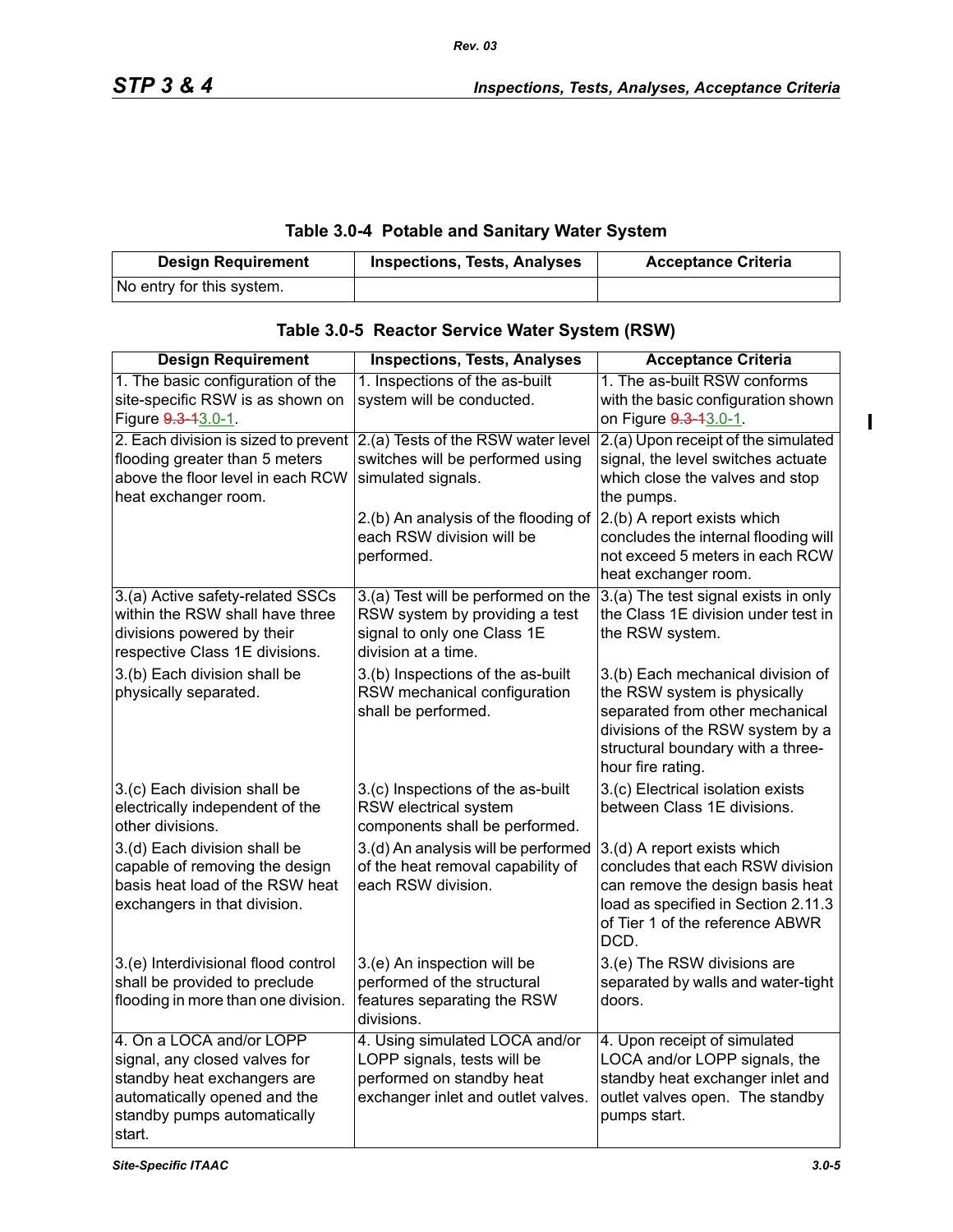| <b>Design Requirement</b>                                                                                                                                                                                                      | <b>Inspections, Tests, Analyses</b>                                                                                                                                          | <b>Acceptance Criteria</b>                                                                                                                                                                                                                                                                        |
|--------------------------------------------------------------------------------------------------------------------------------------------------------------------------------------------------------------------------------|------------------------------------------------------------------------------------------------------------------------------------------------------------------------------|---------------------------------------------------------------------------------------------------------------------------------------------------------------------------------------------------------------------------------------------------------------------------------------------------|
| 5. Displays and controls in the<br>main control room and RSS are-<br>provided for required functions of<br>the RSW system.                                                                                                     | 5. Inspections will be performed-<br><del>on the main control room and RSS</del><br>displays and controls for the RSW<br><del>system.</del>                                  | 5. Displays and controls exist in-<br>the main control room and RSS as<br>shown on Figure 9.3-1-3.0-1.                                                                                                                                                                                            |
| <del>6. Not Used.</del>                                                                                                                                                                                                        | <del>6. Not Used.</del>                                                                                                                                                      | <del>6. Not Used.</del>                                                                                                                                                                                                                                                                           |
| 7. For each division of RSW the<br>heat exchanger inlet and outlet<br>valves close, the pumps trip, and<br>the isolation valves close upon<br>receipt of a signal indicating<br>Control Building flooding in that<br>division. | 7. Using simulated signals, tests<br>will be performed on the RSW<br>System pumps and valves by<br>providing a test signal in only one<br>Class 1E division at a time.       | 7. The heat exchanger inlet and<br>outlet valves close, the pumps trip,<br>and the isolation valves close, and<br>alarms are received in the MCR<br>upon receipt of a signal indicating<br>flooding in that division of has<br>reached the appropriate level<br>setpoint in the Control Building. |
| 8. Tunnel structures used to route<br>piping are designed for design<br>basis seismic loads and are<br>protected against site flooding.                                                                                        | 8. A structural analysis will be<br>performed to reconcile as-built<br>data with the structural design<br>basis.<br>8.(b) An inspection of the tunnels<br>will be performed. | 8.(a) A structural analysis report<br>exists which concludes that the<br>as-built tunnels are able to<br>withstand the design basis loads.<br>8.(b) The tunnels have no<br>openings that would permit<br>external flooding from penetrating<br>the tunnels.                                       |

# **Table 3.0-5 Reactor Service Water System (RSW) (Continued)**

### **Table 3.0-6 Turbine Service Water System (TSW)**

| <b>Design Requirement</b> | <b>Inspections, Tests, Analyses</b> | <b>Acceptance Criteria</b> |
|---------------------------|-------------------------------------|----------------------------|
| No entry for this system. |                                     |                            |

### **Table 3.0-7 Communication System**

| <b>Design Requirement</b> | <b>Inspections, Tests, Analyses</b> | <b>Acceptance Criteria</b> |
|---------------------------|-------------------------------------|----------------------------|
| No entry for this system. |                                     |                            |

# **Table 3.0-8 Site Security**

| <b>Design Requirement</b> | <b>Inspections, Tests, Analyses</b> | <b>Acceptance Criteria</b> |
|---------------------------|-------------------------------------|----------------------------|
| No entry for this system. |                                     |                            |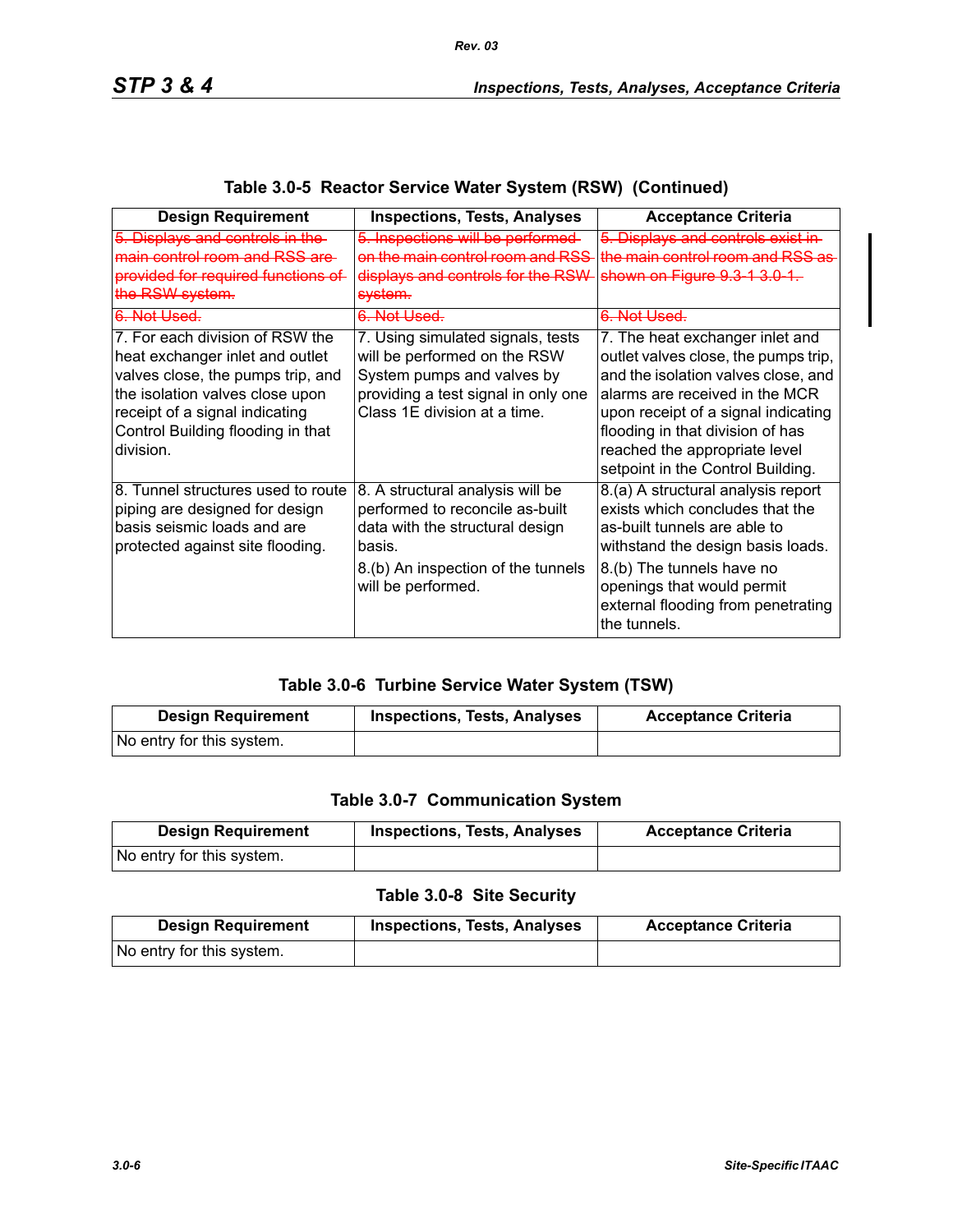# **Table 3.0-9 Circulating Water System (CW)**

| <b>Design Requirement</b>                                                                                                                                                                                | <b>Inspections, Tests, Analyses</b>                                                               | <b>Acceptance Criteria</b>                                                                                                                                                                                                                    |
|----------------------------------------------------------------------------------------------------------------------------------------------------------------------------------------------------------|---------------------------------------------------------------------------------------------------|-----------------------------------------------------------------------------------------------------------------------------------------------------------------------------------------------------------------------------------------------|
| 1. The circulating water<br>condensersystem pumps are<br>tripped and the discharge valves<br>are closed in the event of a<br>system isolation signal from the<br>condenser area flood-level<br>switches. | 1. Testing of the as-built CW<br>System will be performed using<br>simulated flood level signals. | 1. The circulating water condenser-<br>valves close and the CWsystem<br>pumps are tripped following-<br>receiptand the discharge valves<br>are closed in the event of a<br>system isolation signal from the<br>condenser area level switches. |

# **Table 3.0-10 Heating, Ventilating and Air Conditioning System (HVAC)**

| <b>Design Requirement</b> | <b>Inspections, Tests, Analyses</b> | <b>Acceptance Criteria</b> |
|---------------------------|-------------------------------------|----------------------------|
| No entry for this system. |                                     |                            |

# **Table 3.0-11 Backfill under Category 1 Structures**

| <b>Design Requirement</b>                                                                                                                                                    | <b>Inspections, Tests, Analyses</b>                                            | <b>Acceptance Criteria</b>                                                                                         |
|------------------------------------------------------------------------------------------------------------------------------------------------------------------------------|--------------------------------------------------------------------------------|--------------------------------------------------------------------------------------------------------------------|
| 1. Backfill under Category 1<br>structures is compacted to not<br>less than 95% of maximum dry<br>density and within plus or minus<br>3% of the optimum moisture<br>content. | 1. Testing will be performed during<br>placement of the backfill<br>materials. | 1. The installed backfill under<br>Category 1 structures meets the<br>minimum soil density design<br>requirements. |

#### **Table 3.0-12 Breathing Air System (BA)**

| <b>Design Requirement</b>                                                                                                                                             | <b>Inspections, Tests, Analyses</b>                                                                                                         | <b>Acceptance Criteria</b>                                                                                                                                               |
|-----------------------------------------------------------------------------------------------------------------------------------------------------------------------|---------------------------------------------------------------------------------------------------------------------------------------------|--------------------------------------------------------------------------------------------------------------------------------------------------------------------------|
| 1. The Basic BA System<br>containment penetration has one<br>locked closed isolation valve<br>inside and one locked closed<br>isolation valve outside<br>containment. | 1. Inspections of the as-built<br>system will be conducted.                                                                                 | 1. The as-built BA System<br>containment penetration has one<br>locked closed isolation valve<br>inside and one locked closed<br>isolation valve outside<br>containment. |
| 2. The ASME Code components<br>of the BA System retain their<br>pressure boundary integrity under<br>internal pressures that will be<br>experienced during service.   | 2. A pressure test will be<br>conducted on those Code<br>components of the BA System<br>required to be pressure tested by<br>the ASME Code. | 2. The results of the pressure test<br>of the ASME Code components<br>of the BA System conform with<br>the requirements in ASME Code<br>Section III.                     |